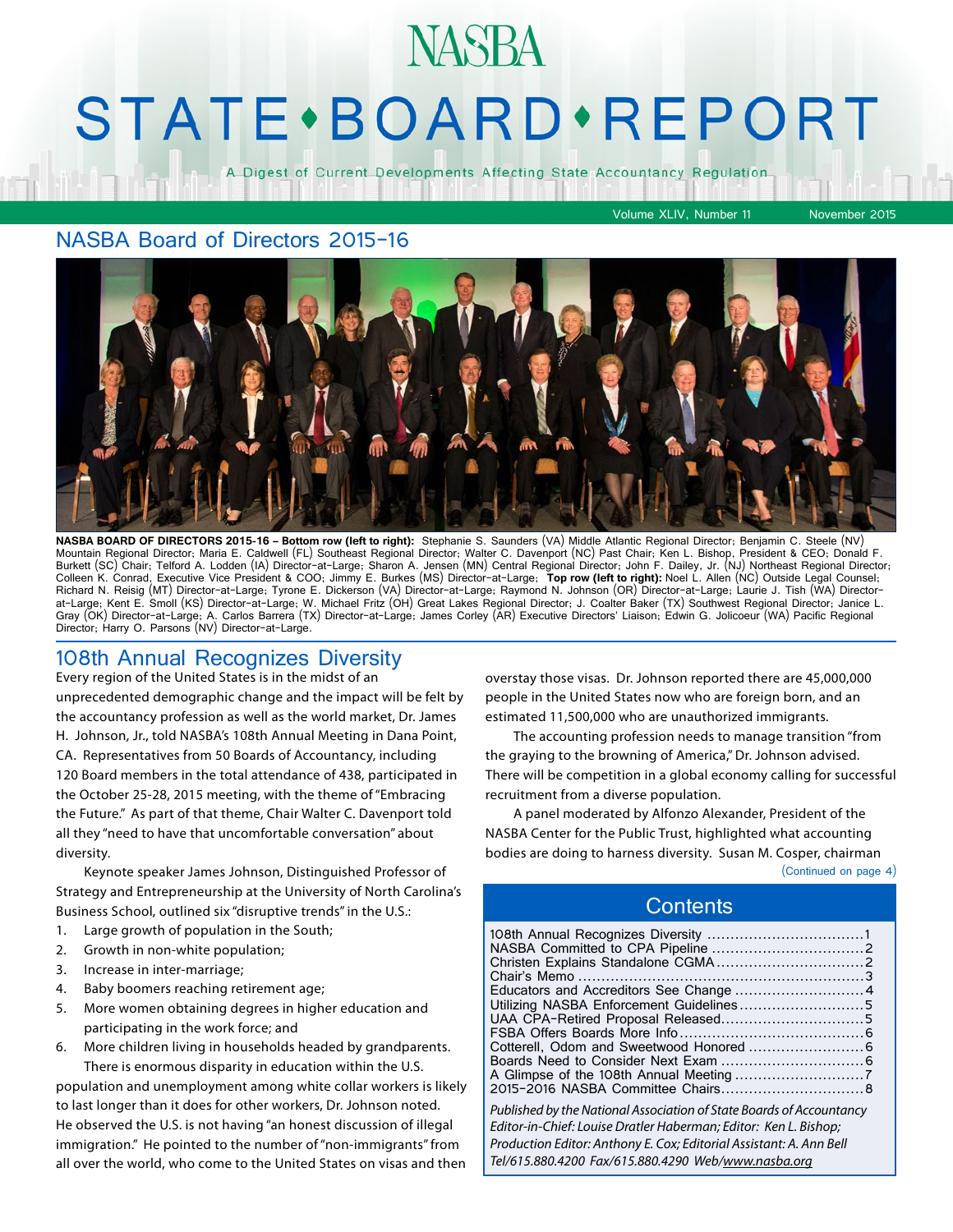#### NASBA Committed to CPA Pipeline

Part of NASBA's 2016-2019 strategic plan is to "promote the CPA license to ensure an adequate supply of CPAs to meet the needs of the public," NASBA President and CEO Ken Bishop pointed out at the Annual Business Meeting. Topics discussed during the 2015 Annual Meeting supported that goal. One breaking topic was the impact of the October vote of the American Institute of CPAs' Council to allow non-CPAs to obtain the CGMA credential and become members of the AICPA. President Bishop reported he has been in discussions with AICPA leadership over the potential threat to the CPA candidate pipeline as well as the potential public confusion over the use of a title similar to CPA granted by the AICPA to a non-CPA. As a result of those discussions, AICPA will emphasize that those obtaining the CGMA designation follow state laws and rules, including those related to the use of titles and credentials. Additionally, CGMAs who are not licensed CPAs will be required to use "non-CPA members of the AICPA" when referring to their AICPA membership to avoid public confusion. CGMAs will also be prohibited from practicing public accounting or creating CGMA firms, and will not be allowed to sign attest reports or use AICPA standard language.

President Bishop advised the Boards to look at how their own state law is modeled after Uniform Accountancy Act Sections 14 (c ) Unlawful Acts, 14(g) Other Misleading Titles, and 14 (h)(2) Use of Titles in Reports to determine if the use of CGMA would be problematic. Meaningful conversations with the AICPA will continue regarding the promotion of CGMA and how it will impact the CPA pipeline, President Bishop reported. He expressed his gratitude to AICPA leadership for their willingness to work to mitigate NASBA's concerns.

 NASBA is increasingly strong and relevant, President Bishop assured the Annual Meeting. Mission spending in support of the



**NASBA President and CEO Ken Bishop speaks to the 108th Annual Meeting.**

member Boards totaled \$8.5 million this past year, up from \$7.7 million the previous year. Thirty-two states are using NASBA's CPA Examination Services; the NASBA International Evaluation Service is being used by 52 Boards; and the National Registry of CPE sponsors includes approximately 2,150 CPE providers. Significant investment is being made in IT to ensure NASBA's systems remain intuitive, reliable and secure. Work has recently begun on completely updating the National Candidate Database. Remodeling of NASBA's headquarters in Nashville has started and will feature consecutive floors, high-speed wifi and more spaces for collaboration.

NASBA Center for the Public Trust President Alfonzo Alexander announced the "proactive ethics arm of NASBA" has reached its tenth year of operation. It has 27 student CPT chapters and expects to have 30 by the end of 2015. Other CPT activities outlined by Mr. Alexander included the Ethics in Action Video Competition, Ethical Leadership Student Certification Program, CPE Resources Program, Professional Training and Certification, Being a Difference Awards and numerous presentations and conferences.  $\blacklozenge$ 

> offer their services to clients across state lines without the burden of registration, while retaining appropriate public protections. It gives these firms new opportunities to compete for business, keeping them competitive in a world where boundaries don't have to be

Fourteen states already have firm mobility, he noted, and individual CPA mobility is now in 52 jurisdictions. The revised comprehensive definition of "attest" has been adopted

#### Christen Explains Standalone CGMA

The need for objective and trusted financial advisers has never been greater, AICPA 2015-2016 Chair Timothy L. Christen told the NASBA Annual Meeting, and the need for collaboration and specialization is critical. He explained the AICPA was opening the standalone CGMA credential "for professionals in business and industry who will never go down the CPA pathway. It is not, nor is it intended to be, a public accounting designation." Mr. Christen assured the Accountancy Boards, that acting upon feedback from NASBA President Ken Bishop: "We will be requiring non-CPA CGMAs to specifically identify they are non-CPA members of the AICPA." He added: "While the gold standard for management accountants is a CPA who also holds the CGMA designation, some professionals are choosing not to go down this path."

He urged the Boards to adopt the 2014 changes to the Uniform Accountancy Act: "In response to the reality of today's marketplace in which firms practice across borders, it's time for states to look at offering the mobility privilege to CPA firms." While the firm he leads, Baker Tilly Virchow Krause, has its offices in multiple states registered with the State Boards, Mr. Christen said, "CPA firm mobility would enable smaller- and medium-sized firms without in-state offices to



**AICPA Chair Timothy Christen**

in 30 states. He encouraged the remaining Boards to adopt it in 2016, as well as the AICPA Code of Professional Conduct, as 19 states have already done.

barriers."

"I know that we can continue to keep the profession vibrant and relevant by working together, and I look forward to our continued efforts to promote the CPA as the world's premier accounting credential," Mr. Christen stated.  $\blacklozenge$ 

ent kötti mahar kisat hasil keskumbar kisat hasil kasil mahar kisat hasil kes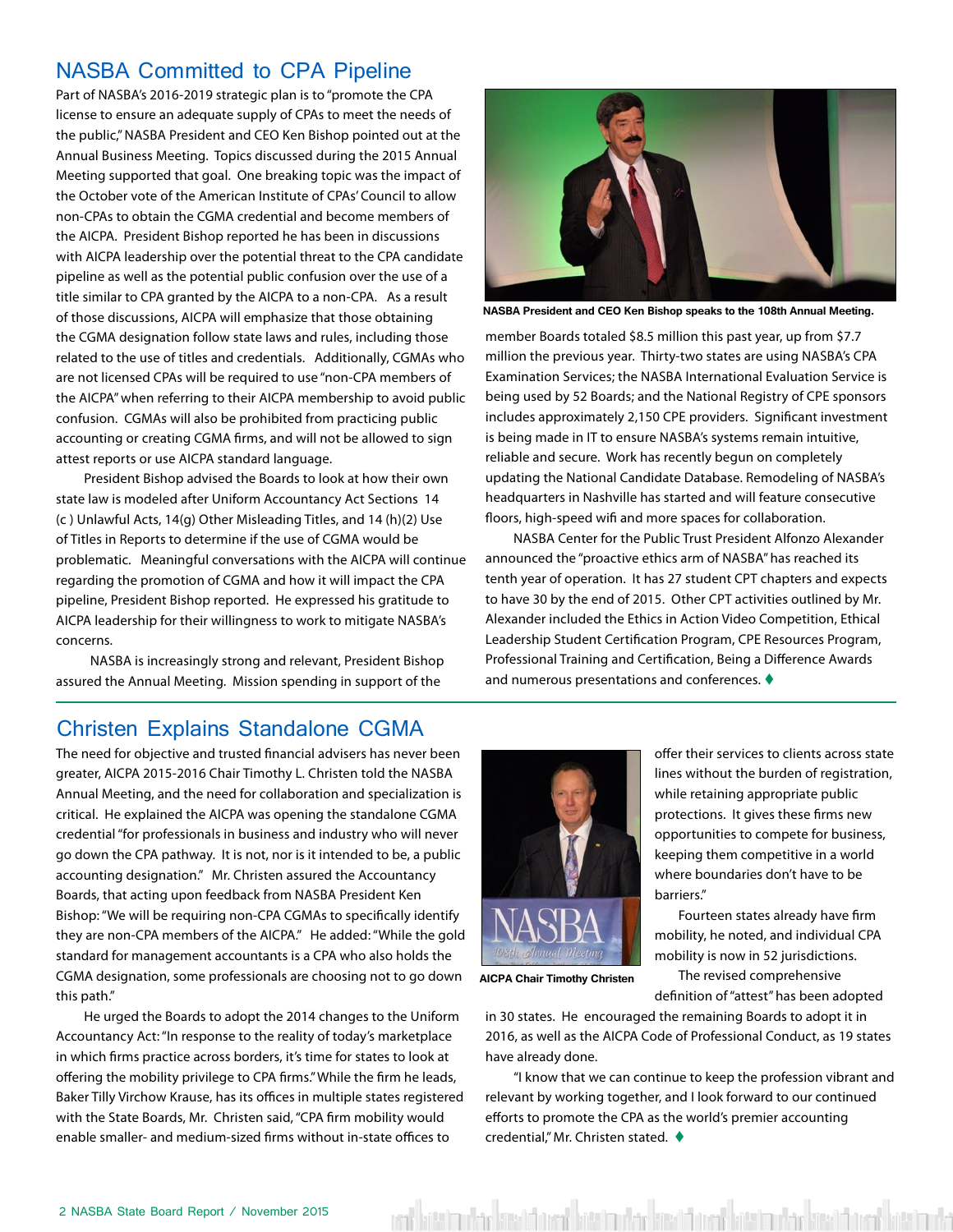# CHAIR'S MEMO

### **Securing the Ladder**

When I envision the ladder of success for Boards and NASBA, I know we have a solid foundation upon which it rests. My Dad, a career power company linemen, taught his children proper safety procedures and how to work together when climbing ladders. First, you must put the ladder on solid and level ground. Next, you need someone there to hold the ladder for extra support. The only time anyone in my family was ever injured on a ladder was when Dad decided to go it alone, fell off and broke his heel. Without the proper assistance and teamwork, even the most skilled will come tumbling down.

My point is to tell the members of the Boards of Accountancy: You are not alone in your efforts to effectively regulate the accounting profession. NASBA has the tools, programs and staff talent to assist you on the ladder of success. As Chair, I will lead this effort to help you in your role as regulators and protectors of the public. NASBA wants to continue to hold your ladder for success. Our mission is to: "Enhance the effectiveness and advance the common interests of the Boards of Accountancy." By achieving this mission together, we will all be successful.



**Donald H. Burkett, CPA Chair**

This past year, I have put a lot of thought into where my focus should be as chair of NASBA. The steps that I have concluded will lead us all to a successful place are to: (1) Build trust; (2) Be forward thinking; (3) Use all tools available for success.

The first of my three objectives is to build trust by creating new and strengthening existing relationships. We can always accomplish more when we collaborate and communicate effectively. NASBA will continue to invest in positive and beneficial relationships with the Boards of Accountancy. Since being hired in 2012, Dan Dustin, NASBA Vice President of State Board Relations, has made 75 visits to 48 of the 55 Boards of Accountancy. While on his visits, Dan listens to Boards' needs, informs them of the available resources from NASBA, highlights current trends and topics, and advises them during times of legislative and regulatory change. Coordinating efforts with Dan are NASBA's Regional Directors. They are there to listen to the Boards' needs and provide trusted communication between the Boards and NASBA's leadership. At NASBA meetings, they moderate regional breakout sessions to provide another forum to address their Regions' questions and concerns and allow for the exchange of ideas within the Regions. Please remember, each Board's participation and direction for these meetings is of the utmost importance. Without that input, NASBA will not be successful.

A recent success story is the State Society Relations Committee. This committee has allowed State Society CEOs to work directly with NASBA to open lines of communication and foster better working relationships. The collaborative work of the recently formed Committee resulted in a joint conference attended by both State Society Executives and Board Executive Directors. Based on the positive feedback from that conference, they will be meeting together again in 2016 in Tucson. This is a great example of new and strengthened relationships.

Relationships are a two-way street, but one side always has to initiate the conversation. Many Boards have taken steps to do just that. NASBA's Communications and Outreach program has had tremendous success over the last couple of years in assisting Boards with newsletters, videos, annual reports, professionally designed email communications and social media outreach.

NASBA will continue to be an advocate for the Boards of Accountancy with crucial stakeholders. We will extend the hand of partnership and strengthen our relationships with the federal regulators, AICPA and State Societies, accounting educators, and national and international accounting bodies. NASBA will be positive, transparent and trusting on the Boards' behalf. We will be open and willing to compromise, but we will never hesitate to disagree when it is in the best interest of the Boards of Accountancy. We will endeavor to represent the Boards and proactively advocate against the potential use of misleading credentials which can be used by non-CPAs. One of NASBA's major roles in enhancing the effectiveness of State Boards of Accountancy is to guard against confusing and misleading titles. The U.S. CPA designation must continue to be the first and foremost credential for quality, credibility and ethics.

My second initiative on the ladder of success will be forward thinking. Accepting the status quo will never get anyone to the top of the ladder. NASBA will continue to devote significant resources to develop strategies for diversity in the CPA profession, and specifically, at the State Board level, in order to reflect the demographic changes of our country. We are also going to allocate additional resources to implement a leadership development program at both the Board and NASBA levels in order to be forward thinking and help develop our future leaders.

The last of my objectives is to use all tools available for our success. NASBA's Legislative Support Committee ensures that Boards have the tools to protect the public. The legislative bill-tracking program enables Boards to become more readily aware of key pieces of legislation and regulatory issues that will impact their role as regulators. There are additional tools to help Board members as regulators; for example: Currently, 50 jurisdictions are providing data to the Accountancy Licensee Database which contains information on more than 98 percent of CPA licensees. Our newest service, the CPE Audit Services platform, is working directly with Boards to provide 100 percent compliance audit samples of CPA licensees.

As a fellow regulator, I want to share some words with you from Frank Outlaw, creator of Bi-Lo Stores, that I have followed my entire career: "Watch your thoughts; they become words. Watch your words; they become actions. Watch your actions; they become habits. Watch your habits; they become character. Watch your character; for it becomes your destiny."

I give you my word as Chair of NASBA: We will proactively listen. We will be open to criticism. We will respond with honest and truthful dialog. We will continue to be financially sound. And, as NASBA President and CEO Ken Bishop always says, "We will not write checks that we can't cash."

is a state of the control of the control of the control of the control of the control of the control of the co

*— Donald H. Burkett, CPA Chair*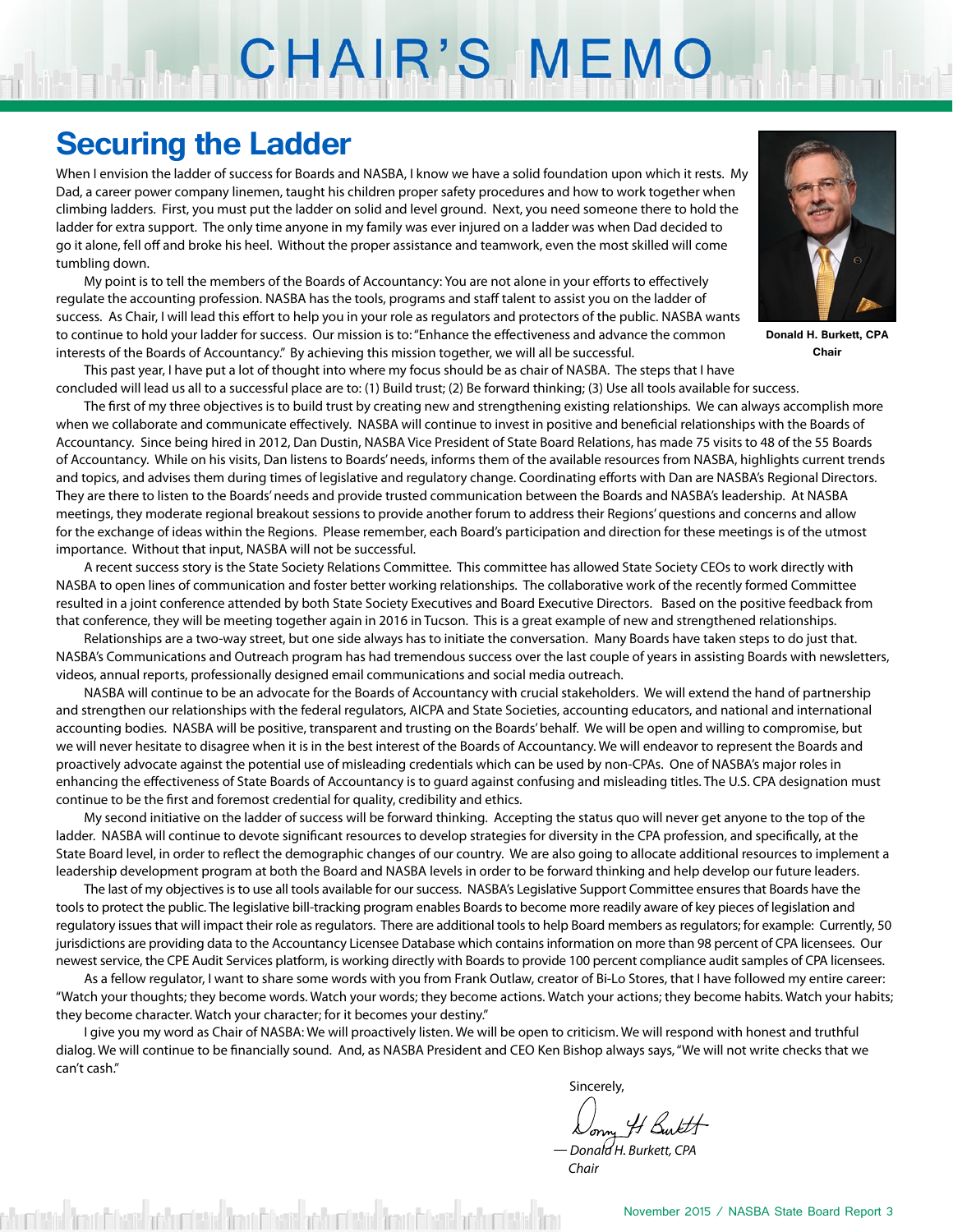#### Educators and Accreditors See Change

From 2005 until 2014 there was a 250 percent increase in the number of for-profit institutions from which candidates for the Uniform CPA Examination came, James Suh, Director of the NASBA International Evaluation Services reported. Mr. Suh questioned panelists at the Annual Meeting about the new formats of courses, the standards accreditors apply for granting credit to courses and the rigor of the accrediting programs.

There is blurring between the education and experience candidates receive, American Accounting Association President Bruce K. Behn said, but that is not new: Most schools have been awarding credit for internships. Competency-based education has been around for a long time and the Western Governors University has set a model for it. The question is: How do you measure the quality of the experience?

David E. Leasure, Provost of Western Governors University (WGU), said they measure learning by assessment, not on the basis of time spent to complete a course. WGU worked with Brigham Young University to determine what competencies must be obtained in order to be awarded a Master's of Accounting degree. Objectives were set for each competency and students must achieve those objectives, however long it takes them. Mr. Suh noted the CPA candidates who come from WGU tend to be much older than other candidates and have a 49 percent CPA Examination pass rate.

The AACSB has been in operation for almost 100 years, noted Robert D. Reid, AACSB Executive Vice President and Chief Accreditation Officer, and for the first 80 of those years it was focused only on U.S. schools. It uses peers to do its accreditation of programs, with almost 700 deans from around the world being used to judge schools. AACSB focuses on how schools set learning goals and use the results to make changes in their programs. Dr. Reid said the AACSB has not yet evaluated a school that gives credit completely on the basis of competency-based education, but he believes in the future it will.

Dr. Behn observed that just as there is variation in the quality of CPA firm peer reviews, there is variation in the quality of accreditation reviews. "For me, the AACSB peer review practice is a wonderful way to see what works and what doesn't help your school. This is a way to force the university to make changes in its



**From Left to Right: David Leasure, Robert Reid, Bruce Behn and James Suh.**

accounting program," he commented. It's valuable when an entity like the AACSB includes in its standards that a school has to address issues or not be accredited.

The panelists discussed how courses are being "flipped," with the nuts and bolts of accounting being learned outside the classroom and teachers coming to the class to add value. The University of North Carolina put its master's in accounting program on line and found no empirical difference between their students' performance, Professor Behn said.

Corinthian Colleges were fully accredited until they closed in April in the midst of investigations for fraud. Mr. Suh said a small number of candidates for the CPA Examination have come from those colleges. He asked if the Education Department's criticism damned all accrediting organizations. Dr. Reid said the AACSB follows up and investigates schools when complaints are received. They pursue schools when they receive information which is not in line with their standards and would not accredit bad actors.

Mr. Suh asked the panelists, "Is competency-based education a fad?" Dr. Reid said CBE has been around for 30 years and he thought it was better for older, less traditional students, but the campus experience is valuable for younger students. Dr. Behn felt educators have to purposely integrate practice, research and education, and he thought CBE would be part of that. There are 38,000,000 people with some college education and no degree, Dr. Leasure noted, and he maintains CBE is a student-paced learning model that can work for those who are independent learners and have faculty support.  $\blacklozenge$ 

#### 108th Annual Recognizes Diversity (Continued from page 1)

of the Financial Accounting Standards Board's diversity program, said they are determining what the FASB's part should be in furthering inclusion in the profession. They are developing an internal action plan that will expand their recruiting network, implement staff sensitivity programs and provide coaching and mentoring. The FASB is reaching out to the National Association of Black Accountants and the large CPA firms for suggestions.

The American Institute of CPAs established the National Commission on Diversity and Inclusion three years ago. Kim Drumgo, the AICPA's Director of Diversity and Inclusion Initiatives, explained the AICPA is seeking to have a seamless handoff from the CPA pipeline into the profession. They have increased scholarships, increased communications and awareness in diverse communities, supported school-based programs for students pursuing accounting and initiated an advertising campaign to retain licensees with the slogan: "I am present and accounted for."

The Ph.D. Project, founded in 1994, has seen its efforts

quadruple the number of minority professors, Bernard J. Milano reported. Every minority doctoral student in an AACSB program is a member of the Ph.D. Project, explained Mr. Milano, who is the Project's president. The goal is not to get Ph.Ds., but to get professors, and 97 percent of those involved in the Ph.D. Project have remained to teach in the universities. NASBA is the newest sponsor of the Ph.D. Project.

Minority students have to be encouraged to become CPAs while still in high school, NASBA Diversity Committee Chair Tyrone Dickerson stated. Teachers need to provide the encouragement to seek the CPA designation, as many times minority students do not have the benefit of family members being in business. Promoting diversity among NASBA leadership, volunteers and the Boards is now part of NASBA's strategic plan, Mr. Dickerson pointed out. He noted that change to bring more diversity into the profession has been slow, but cautioned the State Boards not to become complacent.  $\blacklozenge$ 

esta ukko lainud kasta ukko lainud keen lainud ke kinatifarantika kasta kas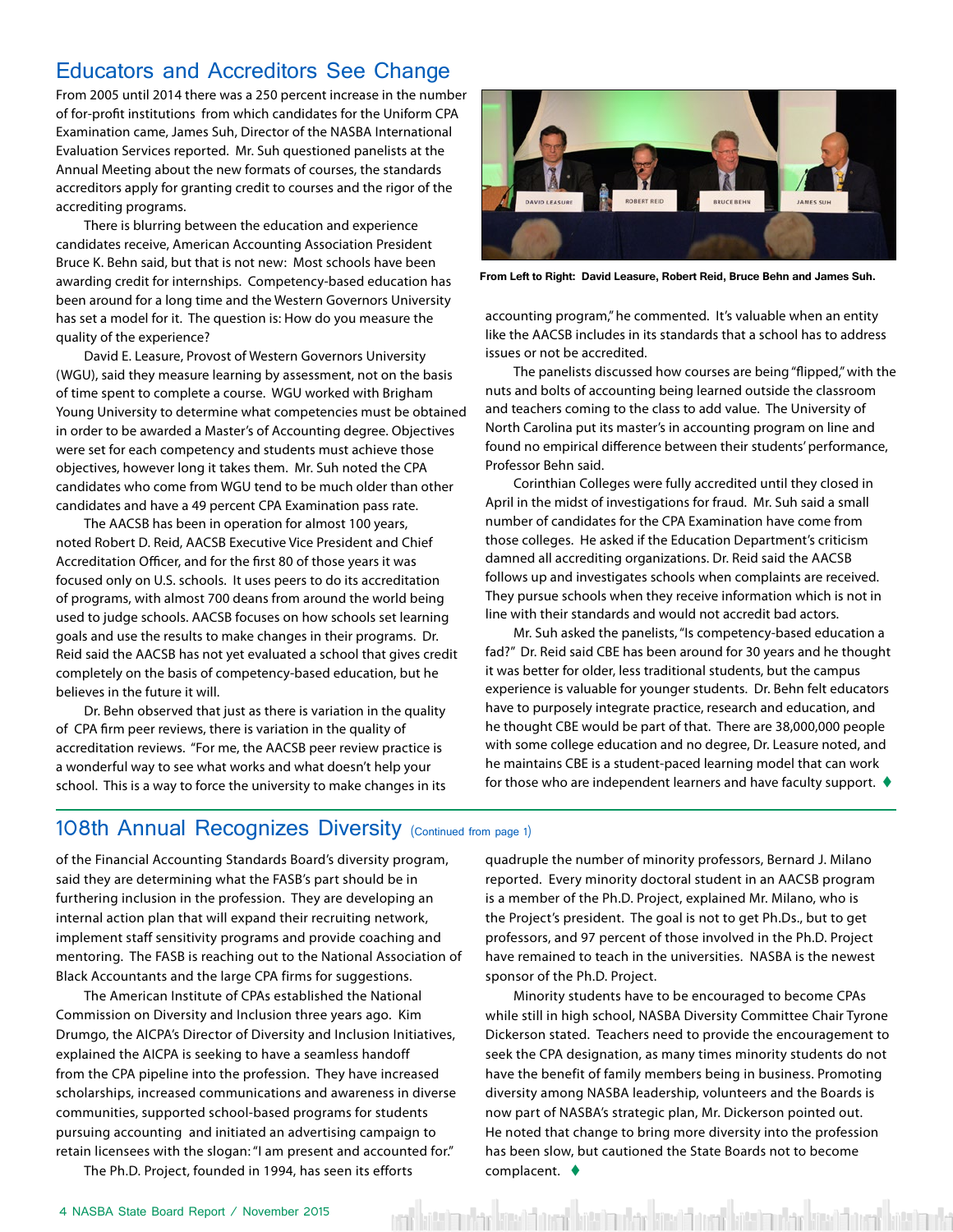#### Utilizing NASBA Enforcement Guidelines

The NASBA "Guiding Principles of Enforcement" are going to be used to determine whether Boards' enforcement practices are substantially equivalent, Stacey L. Grooms, NASBA Manager of Regulatory Affairs, reported to the Annual Meeting. In addition to promoting confidence in enforcement practices by Boards across the country, the substantial equivalency evaluation is necessary to assist the California Board of Accountancy in meeting the provisions of its mobility law (Code 5096.21) that require other jurisdictions' enforcement practices be substantially equivalent to either California's enforcement practices or the NASBA Guiding Principles in order to continue offering "no notice/no fee/no escape" mobility to CPAs in those jurisdictions. The Guiding Principles were developed based on information collected by NASBA from the State Boards regarding their current enforcement practices.

In January 2016 NASBA will submit to the California Board its initial determinations, with the final determinations being submitted in September 2016. Then in March 2017, the California Board will review the information to determine whether those jurisdictions which are not substantially equivalent should be removed from mobility in California. NASBA will continue to work with Boards to meet the objectives of the Guiding Principles before the California Board initiates rulemaking in July 2017 to remove non-substantially equivalent jurisdictions from mobility. Ms. Grooms said rulemaking typically takes 12-18 months.

The California law also requires that a Board's disciplinary data be available on-line, either via the Board's licensee look-up tool or through CPAverify, with a "flag" indicating disciplinary history. Maria L. Caldwell, NASBA's Chief Legal Officer and Director of Compliance Services, assured the Annual Meeting that NASBA would be reaching out to those Boards that do not currently have such indicators.

NASBA has opened up lines of communication to increase referrals to the State Boards from other Boards and state and federal agencies, Ms. Grooms explained. Coordination efforts with the Department of Labor (DOL) have increased the referrals being sent directly to the Boards. NASBA is also distributing the IRS issued Preparer Tax Identification Number listings, Employee Benefit Plan audit listing, and Federal Clearinghouse listings. Quarterly Enforcement Reports are compiled by NASBA and distributed to notify Boards of actions by other agencies that may require enforcement action by their Board. The Quarterly Enforcement



**Enforcement Panelists: Stacey Grooms, Randall Ross and Lisa Snyder**

Reports reflect publicly available discipline reported by the IRS, SEC, PCAOB and AICPA.

NASBA's research into the audit deficiency referrals made by the DOL in the past showed that of 145 audit quality referrals made by the DOL, 132 went to the AICPA and only 13 were sent to the Boards of Accountancy. Over 65 percent of those handled by the AICPA were concluded with the issuance of confidential required corrective action (RCA) letters, Oklahoma Accountancy Board Executive Director Randall A. Ross pointed out. Going forward, all DOL referrals are to be made jointly to the Boards and the AICPA, and NASBA has asked the Boards to identify the appropriate Board contacts to receive those referrals. This past quarter (July-September 2015) the DOL sent 19 referrals to the Boards and NASBA is checking with the Boards to confirm that the matters were received, Ms. Grooms said, and to discuss the availability of the DOL audit review file (including DOL findings) if a DOL approved consent form is obtained.

The AICPA/Board of Accountancy Cooperative Enforcement program was described by AICPA Professional Ethics Division Director Lisa A. Snyder as a "win-win situation for all," allowing the AICPA, Boards of Accountancy and NASBA to demonstrate their commitment to audit quality and providing efficiency, by sharing the AICPA's investigative files and conclusions with the Boards. Boards should send a letter to the licensee notifying him or her of receipt of the referral and request the licensee provide consent for the AICPA to share its information with the Board. Ms. Snyder explained that the Board would defer its investigation until the completion of the AICPA investigation, and would need to reach its own conclusions and determine sanctions following receipt of the investigation file and findings.  $\blacklozenge$ 

#### UAA CPA-Retired Proposal Released

It has taken a couple of years of discussion, but the AICPA/NASBA Uniform Accountancy Act Committee has developed changes to the UAA and Model Rules that the Committee hopes will allow CPAs over 55 to qualify for a retired/inactive status recognized throughout the country. On October 23 the NASBA Board approved a 90-day comment period on the proposal as presented by UAA Committee Chair J. Coalter Baker (TX), and approved for exposure by the AICPA Board of Directors a week earlier.

"The way the current UAA is written, Joe the plumber could serve in the IRS Volunteer Income Tax Assistance program, but an experienced CPA-inactive could not. Is that benefitting the public?"

datid <mark>trantificate at to create t</mark>rantificate at to create transitional of the create tra

UAA Chair Baker asked. "The exposed changes would allow for those who are at least 55 years of age to serve without compensation on some government-sponsored programs and non-profit boards, and to affirm to State Boards that they understand the limitations on what services they can offer. We've been talking about this for years, but now with the Baby Boomers retiring from practice, it's time to get the states handling retirees in a uniform fashion that does not threaten interstate mobility."

The UAA exposure draft can be found on: [https://nasba.org/](https://nasba.org/media-resources/publications/) [media-resources/publications/](https://nasba.org/media-resources/publications/). All comments are due by February 2,  $2016.$   $\triangleleft$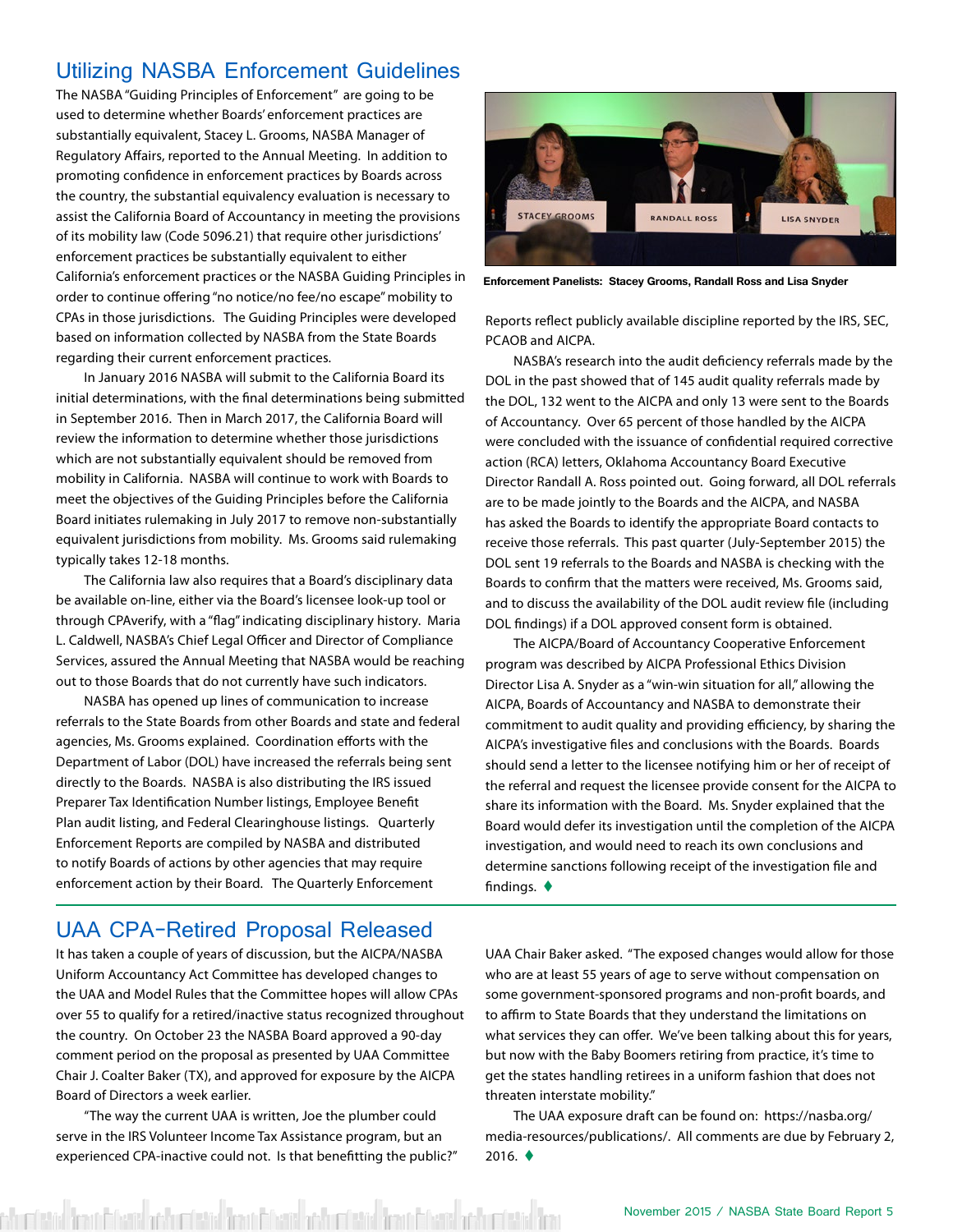#### FSBA Offers Boards More Info

Nine Boards of Accountancy now require firms to participate in the AICPA's Facilitated State Board Access (FSBA) program as part of their license renewal process. This gives State Boards access to the firms' peer review results. Plus there are 36 other Boards that require peer review for license renewal and are not prohibited from accessing the results, said AICPA Vice President Susan S. Coffey, leaving only 10 Boards that are unable to use the information available from the AICPA's peer review program. A firm can "opt out" and not volunteer to make their peer review results available, but Ms. Coffey commented that should be a "red flag" for a Board to ask why that firm made that decision.

Under the FSBA program, the Board can get the firm's peer review report, letter of response, corrective action letter and then, once complied with, all the corrective action. Since February 2015, AICPA has been posting the information for the most recent peer review and the prior one, Ms. Coffey said. If a firm is in a state that does not require peer review or that can't review the results, the firm may still expand the FSBA so that other states can have access.

Oklahoma is one of the nine states where firms cannot opt out

of the program, Janice L. Gray (OK), chair of the NASBA Compliance Assurance Committee stated, and it "streamlines the renewal process." It enables the Board to see if a firm has done audits before, and it lets the Board focus on those firms that either fail or pass with deficiencies. The Oklahoma Board will send a letter to a firm to let them know the Board is monitoring the steps the firm is taking to remedy concerns. E-mail notification is sent to the Board to allow them to know that a peer review report was recalled, and within 15 days the reports are pulled down from the AICPA site, Ms. Gray said. She advised Boards to check with their Attorney General to see if they can access or download information from FSBA.

The Compliance Assurance Committee has been encouraging all Boards to develop a Peer Review Oversight Committee (PROC) to have a vehicle to review the reports. PROC members have access to all the information given to the Report Acceptance Body (RAB) meetings they attend.

Ms. Coffey said the AICPA would work with Boards in states that have open records laws to enable them to have access to the peer review information without breaking its confidentiality.  $\blacklozenge$ 

#### Cotterell, Odom and Sweetwood Honored | Boards Need to Consider Next Exam

NASBA's 2015 awards for promotion of effective regulation of the accounting profession were presented by Awards Committee Chair Gaylen R. Hansen (CO) and NASBA Executive Vice Chair Emerita Lorraine P. Sachs at the Annual Business Meeting to:

- Samuel K. Cotterell, CPA (ID) William H. Van Rensselaer Public Service Award
- Kenneth R. Odom, CPA (AL) NASBA Distinguished Service Award
- Daniel R. Sweetwood (NE) Lorraine P. Sachs Standard of Excellence Award.

Mr. Cotterell, NASBA Chair 2007-2008, said he always felt like "an impostor," because his undergraduate degree was in Spanish and he turned to accounting when he decided he needed to find a way to make a living. He thanked NASBA for giving him personal and professional opportunity: "It was opportunity when you take someone from Idaho to rub shoulders with those in D.C. to contribute to the establishment of the PCAOB." He recalled his involvement in the development of the computer-based Uniform CPA Examination and in the internationalization of the Examination. Mr. Cotterell said when he was studying auditing standards in college, he never thought he would one day sit in a room discussing every coma and parsing every portion of those standards to make sure they said what they meant. "My motto for life has been: Work hard; Be kind to others; And do what is right," he explained.

"It is a difficult job to navigate state government, and with the assistance of NASBA we are able to work together," Mr. Sweetwood said upon accepting his award. He compared his early work as a police officer with his current position of Executive Director of the Nebraska State Board of Public Accountancy: "Both are really about public service and removing those who shouldn't be in the profession." $\blacklozenge$ 

In response to the Board of Examiners' Exposure Draft on the next version of the Uniform CPA Examination, the CBT Administration Committee, working with other NASBA Committees, developed a comment letter which can be found on https://nasba.org/news/. While generally supportive of the overall proposal, the NASBA letter includes concerns regarding the diminished emphasis on accounting and review services, as well as attestation engagements in the proposed next version of the Examination. It also mentions concern about the deletion of a separate not-for-profit accounting and reporting topic area in FAR, and requests the BOE reconsider the times allocated for covering business law and standard setting. Suggested additions include coverage of the Board of Accountancy's licensing and regulation of CPAs, and data analytics and data mining. The comment deadline on the Exposure Draft is November 30, 2015. Speaking at the Annual Meeting, CBT Administration Committee Chair Richard N. Reisig (MT) encouraged all State Boards to consider responding with their own comments to the Exposure Draft. Comments received on the Exposure Draft will be posted on the AICPA's Website.

The Uniform CPA Examination has assessed a candidate's content knowledge well, but the practice analysis told the Board of Examiners that, due to the evolving practice requirements of newly licensed CPAs, the next version of the Examination needs to do more to assess higher order skills, AICPA Vice President-Examinations Michael A. Decker reported at NASBA's Annual Meeting.

"The testing of critical thinking skills underlies a lot of the changes proposed for the CPA Examination," Board of Examiners Chair 2013-2015 Frederick Niswander commented. It is recommended in the Exposure Draft that simulations be added to BEC, and the number of simulations be increased across all parts of the Examination. At the same time, the number of multiple-choice questions would be

val kütaba dar küsüdü val kütabadar kütabada da kütab olarak kütabada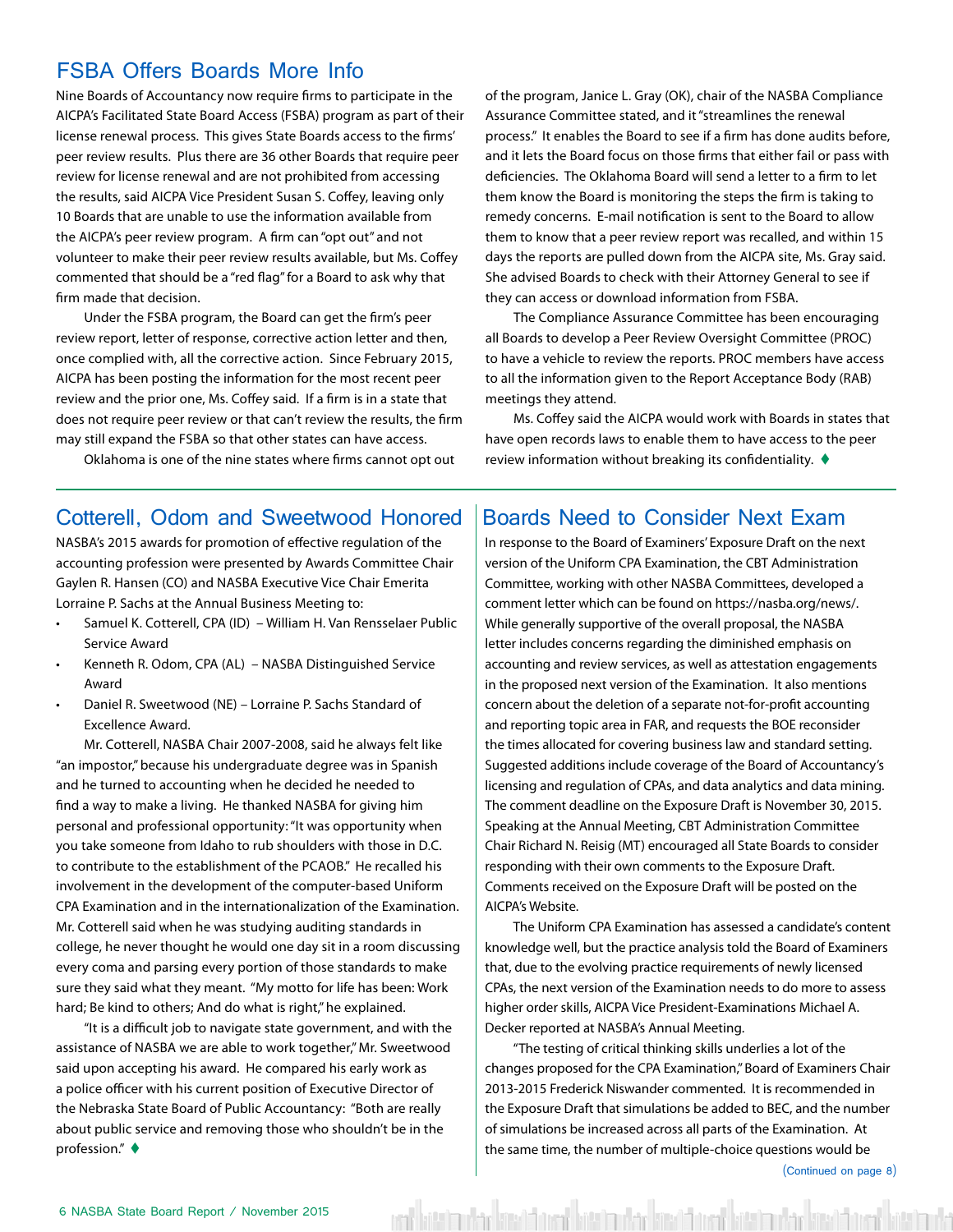#### A Glimpse of the 108th Annual Meeting



**Representatives from 50 Boards of Accountancy, including 120 Board members with a total attendance of 438, at the October 25-28, 2015 Annual Meeting.** 





**Syndicated columnist Donna Brazile describes presidential race. Walter Davenport reflects on the past year and serving as NASBA Chair 2014-15.**



**NASBA CPT honors many sponsors, including Milton Brown and David Costello.**



**From Left to Right: Lorraine P. Sachs, Daniel Sweetwood, Samuel Cotterell and Gaylen Hansen at awards presentation.**



**Janice Gray discusses peer review's value, limitations and challenges.**